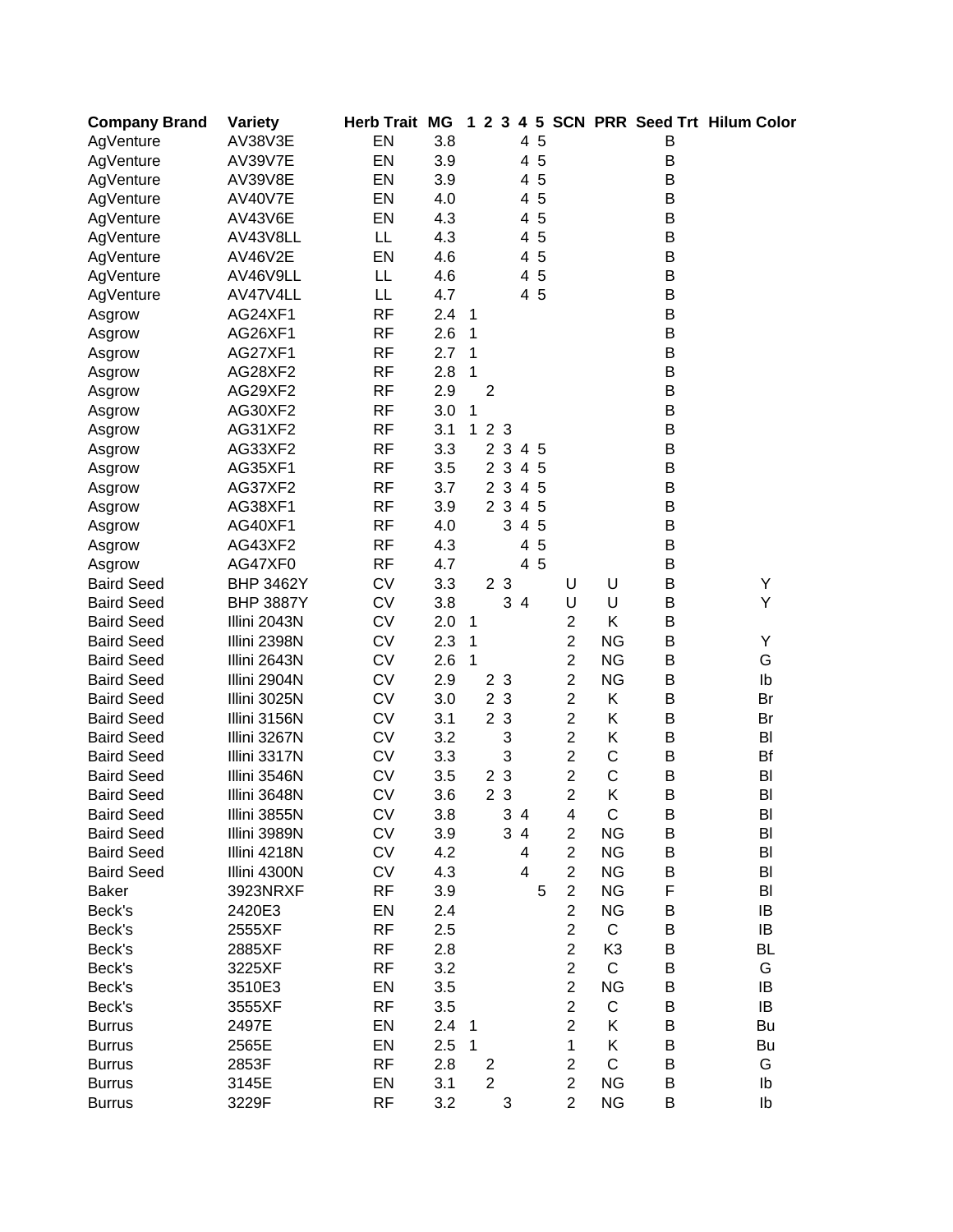| <b>Burrus</b>   | 3859E            | EN        | 3.8 |                     | 3 4                      | 2              | Κ            | В         | Br        |
|-----------------|------------------|-----------|-----|---------------------|--------------------------|----------------|--------------|-----------|-----------|
| Channel         | 2418R2X          | <b>RX</b> | 2.4 | $\mathbf{1}$        |                          | $\overline{2}$ | C            | Be        | IB        |
| Channel         | 2918R2X          | <b>RX</b> | 2.9 | $\overline{2}$      |                          | $\overline{c}$ | C            | Be        | IB        |
| Channel         | 3220R2X          | <b>RX</b> | 3.2 |                     | 2 <sub>3</sub>           | $\overline{c}$ | C            | Be        | IB        |
| Channel         | 3519R2X          | <b>RX</b> | 3.5 |                     | 2 3                      | $\overline{c}$ | C            | Be        | IB        |
| Channel         | 3718R2X          | <b>RX</b> | 3.7 |                     | 3<br>4 5                 | $\overline{c}$ | C            | Be        | IB        |
| Channel         | 4018R2X          | <b>RX</b> | 4.0 |                     | 5<br>4                   | $\overline{2}$ | C            | Be        | IB        |
| Channel         | 4218R2X/SR       | RX/ST     | 4.2 |                     | 5<br>4                   | $\overline{2}$ | C            | Be        | <b>BL</b> |
| Cornelius       | CB26XF76         | <b>RF</b> | 2.6 | 1                   |                          | $\overline{2}$ | <b>NG</b>    | Bs        | Bu        |
| Cornelius       | CB27X81          | <b>RX</b> | 2.7 | 1                   |                          | $\overline{2}$ | C            | Bs        | Ib        |
| Cornelius       | <b>CB27XF34</b>  | <b>RF</b> | 2.7 | 1                   |                          | $\overline{2}$ | C            | Bs        | G         |
| Cornelius       | CB29XF09         | <b>RF</b> | 2.9 | $\mathbf{1}$        |                          | $\overline{2}$ | C            | Bs        | BI        |
| Cornelius       | CB31XF42         | <b>RF</b> | 3.1 | $\overline{2}$      |                          | $\overline{c}$ |              | <b>Bs</b> | lb        |
| Cornelius       | CB35XF65         | <b>RF</b> | 3.5 | $\overline{2}$      |                          | $\overline{2}$ | U            | <b>Bs</b> |           |
| Cornelius       | <b>CB37XF97</b>  | <b>RF</b> | 3.7 |                     | 3                        | $\overline{2}$ | U            | <b>Bs</b> | BI        |
| Cornelius       | CB39XF19         | <b>RF</b> | 3.9 |                     | 3                        | $\overline{2}$ | S            | Bs        | BI        |
| Dairyland Seed  | <b>DSR-2424E</b> | EN        | 2.4 | 1                   |                          | 1              | Κ            | Be        | Bu        |
| Dairyland Seed  | <b>DSR-2640E</b> | EN        | 2.6 | 1                   |                          | $\overline{c}$ | Κ            | Be        | Bu        |
| Dairyland Seed  | <b>DSR-2999E</b> | EN        | 2.9 | 1                   |                          | $\overline{2}$ | Κ            | Be        | Ib        |
| Dairyland Seed  | <b>DSR-3177E</b> | EN        | 3.1 | 1                   |                          | $\overline{c}$ | C            | Be        | Bu        |
| Dairyland Seed  | <b>DSR-3256E</b> | EN        | 3.2 | 1                   |                          | $\overline{c}$ |              | Be        | BI        |
| Dairyland Seed  | <b>DSR-3365E</b> | EN        | 3.3 | 1                   |                          | $\overline{2}$ | C            | Be        | Bu        |
| DeReadt         | 2321E3           | EN        | 2.3 | 1                   |                          | $\overline{2}$ | Κ            | B         | Bu        |
| <b>DeReadt</b>  | 2422E3           | EN        | 2.4 | 1                   |                          |                |              | B         |           |
| <b>DeReadt</b>  | 2621E3           | EN        | 2.6 | $\mathbf{1}$        |                          | $\overline{2}$ | Κ            | B         | BI        |
| <b>DONMARIO</b> | <b>DM30F52</b>   | <b>RF</b> | 3.0 | $\overline{c}$      |                          | U              | C            | B         | BI        |
| <b>DONMARIO</b> | <b>DM32C52</b>   | <b>CV</b> | 3.2 | $\overline{2}$      |                          | $\overline{c}$ | U            | B         | BI        |
| <b>DONMARIO</b> | DM34E11          | EN        | 3.4 | $\overline{c}$      |                          | $\overline{2}$ | <b>NG</b>    | B         | IB        |
| <b>DONMARIO</b> | DM34E52          | EN        | 3.4 |                     | 2 <sub>3</sub>           | U              | Κ            | B         | BI        |
| <b>DONMARIO</b> | <b>DM3756E</b>   | EN        | 3.7 |                     | 3<br>$\overline{4}$<br>5 | $\overline{2}$ | <b>NG</b>    | B         | IB        |
| <b>DONMARIO</b> | <b>DM37C62S</b>  | <b>CV</b> | 3.7 |                     | 3<br>$\overline{4}$<br>5 | $\overline{c}$ | U            | B         | BI        |
| <b>DONMARIO</b> | <b>DM37F51</b>   | <b>RF</b> | 3.7 |                     | 5<br>3<br>$\overline{4}$ | $\overline{c}$ | $\mathsf{C}$ | B         | IB        |
| <b>DONMARIO</b> | DM3932E          | EN        | 3.9 |                     | 4                        | $\overline{2}$ | <b>NG</b>    | B         | Ib        |
| <b>DONMARIO</b> | DM39F62          | <b>RF</b> | 3.9 |                     | 4 5<br>3                 | $\overline{c}$ | U            | B         | Bu        |
| <b>DONMARIO</b> | DM40E62          | EN        | 4.0 |                     | 5<br>3<br>$\overline{4}$ | $\overline{c}$ | U            | B         | Bu        |
| <b>DONMARIO</b> | DM41C51          | <b>CV</b> | 4.1 |                     | 5<br>3<br>$\overline{4}$ | S              | Κ            | B         | BI        |
| <b>DONMARIO</b> | DM42F62          | RF        | 4.2 |                     | 3<br>45                  | 2              | ΝG           | B         | BI        |
| Dyna-Gro        | S25XF71S         | RF/ST     | 2.5 | 1                   |                          | $\overline{2}$ | C            | Bs        | G         |
| Dyna-Gro        | S26XF42          | <b>RF</b> | 2.6 | 1                   |                          | $\overline{2}$ | <b>NG</b>    | Bs        | Bu        |
| Dyna-Gro        | S2872N           | <b>CV</b> | 2.8 | 2                   |                          | $\overline{2}$ | C            | Bs        | BI        |
| Dyna-Gro        | S28EN22          | EN        | 2.8 | $\overline{2}$<br>1 |                          | $\overline{2}$ | K3           | Bs        | Bu        |
| Dyna-Gro        | S28XF92S         | RF/ST     | 2.8 | $\overline{2}$<br>1 |                          | $\overline{c}$ | C            | Bs        | G         |
| Dyna-Gro        | S29EN62          | EN        | 2.9 | $\overline{c}$      |                          | $\overline{c}$ | Κ            | Bs        | Ib        |
| Dyna-Gro        | S31XF82          | <b>RF</b> | 3.1 | $\overline{2}$<br>1 |                          | $\overline{c}$ | C            | Bs        | Ib        |
| Dyna-Gro        | S32EN01          | EN        | 3.2 |                     | 3                        | $\overline{c}$ | <b>NG</b>    | Bs        | Br        |
| Dyna-Gro        | S33EN42          | EN        | 3.3 | $\overline{2}$      | $\mathbf{3}$             | $\overline{c}$ | K.           | Bs        | BI        |
| Dyna-Gro        | S33XF62          | <b>RF</b> | 3.3 |                     | 2 3                      | $\overline{2}$ | <b>NG</b>    | Bs        | Ib        |
| Dyna-Gro        | S35EN99          | EN        | 3.5 |                     | 3                        | $\overline{2}$ | <b>NG</b>    | Bs        | Ib        |
| Dyna-Gro        | S35ES82          | EN/ST     | 3.5 |                     | 2 <sub>3</sub>           | $\overline{2}$ | C            | Bs        | Ib        |
| Dyna-Gro        | S35XF72          | <b>RF</b> | 3.5 |                     | 2 3                      | $\overline{c}$ | Κ            | Bs        | Ib        |
| Dyna-Gro        | S3681STS         | CV/ST     | 3.6 |                     | 2 3                      | $\overline{c}$ | <b>NG</b>    | <b>Bs</b> | BI        |
| Dyna-Gro        | S37ES52          | EN/ST     | 3.7 |                     | 34                       | $\overline{2}$ | Κ            | <b>Bs</b> | BI        |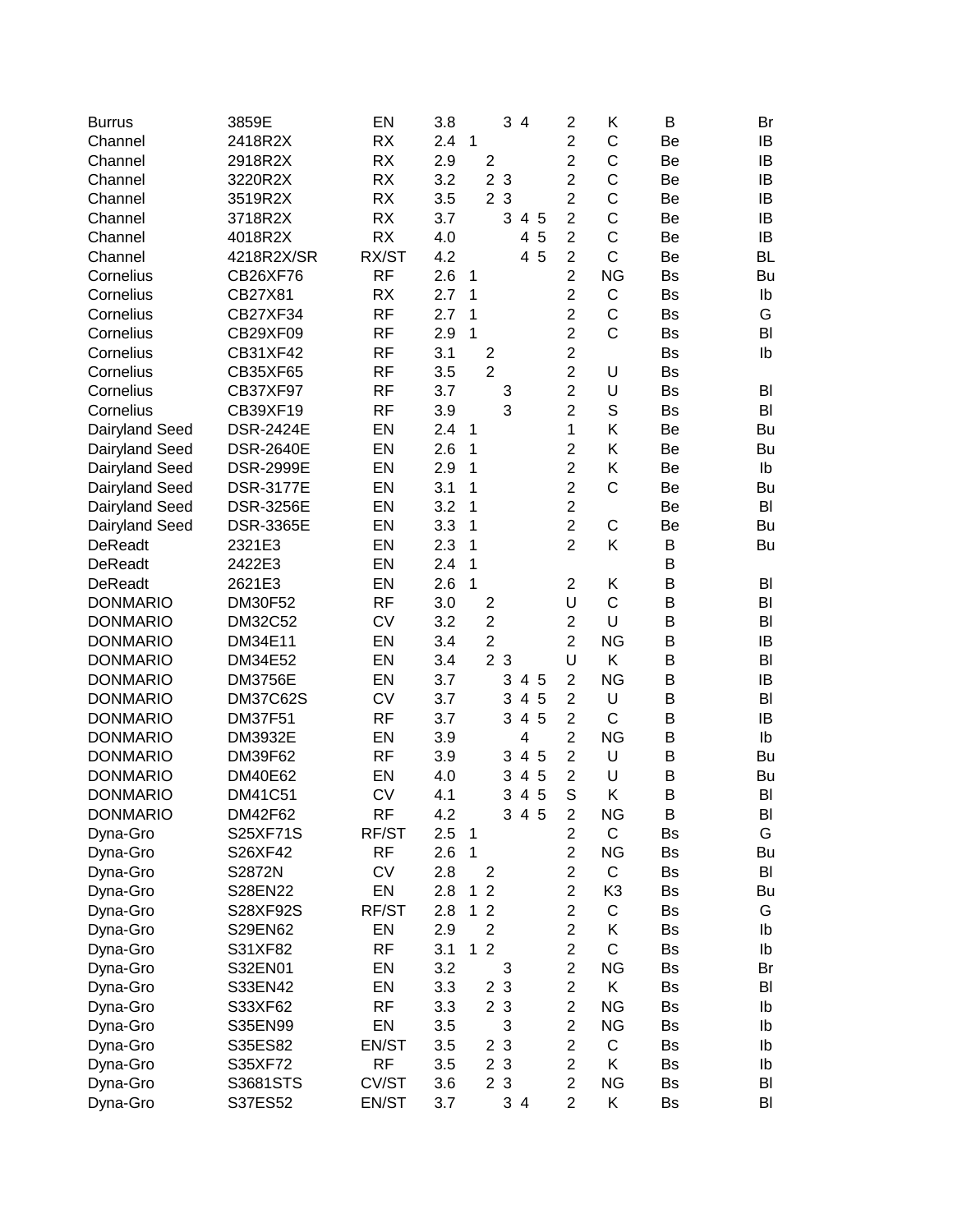| Dyna-Gro              | S37XF42         | <b>RF</b> | 3.7        |              |                     | 3<br>$\overline{4}$ |         | $\mathbf 2$             | C           | <b>Bs</b> | BI        |
|-----------------------|-----------------|-----------|------------|--------------|---------------------|---------------------|---------|-------------------------|-------------|-----------|-----------|
| Dyna-Gro              | S3961STS        | CV/ST     | 3.9        |              |                     | 4                   |         | $\overline{2}$          | <b>NG</b>   | <b>Bs</b> | Br        |
| Dyna-Gro              | S39XF41         | RF/ST     | 3.9        |              |                     |                     | 4 5     | $\overline{2}$          | <b>NG</b>   | Bs        | BI        |
| Dyna-Gro              | S40XF21S        | RF/ST     | 4.0        |              |                     | 4                   | 5       | $\mathbf 2$             | C           | Bs        | Ib        |
| Dyna-Gro              | S4122STS        | CV/ST     | 4.1        |              |                     | 4                   | 5       | $\overline{2}$          | Α           | Bs        | BI        |
| Dyna-Gro              | S41EN72         | EN        | 4.1        |              |                     | 4                   | 5       | $\overline{2}$          | <b>NG</b>   | <b>Bs</b> | Br        |
| Dyna-Gro              | S41ES80         | EN/ST     | 4.1        |              |                     | 4                   | 5       | $\overline{2}$          | <b>NG</b>   | <b>Bs</b> | Bu        |
| Dyna-Gro              | S43EN61         | EN        | 4.3        |              |                     |                     | 5       | $\overline{2}$          | <b>NG</b>   | Bs        | Br        |
| Dyna-Gro              | S45ES10         | EN/ST     | 4.5        |              |                     |                     | 5       | $\overline{2}$          | <b>NG</b>   | <b>Bs</b> | Br        |
| Dyna-Gro              | S46XF31S        | RF/ST     | 4.6        |              |                     |                     | 5       | $\mathbf 2$             | $\mathsf C$ | <b>Bs</b> | BI        |
| <b>GENESIS</b>        | G2260E          | EN        | 2.2        | $\mathbf 1$  |                     |                     |         | $\overline{2}$          | $\mathbb S$ | B         | <b>BU</b> |
| <b>GENESIS</b>        | G2460E          | EN        | 2.4        | 1            |                     |                     |         | $\overline{2}$          | Κ           | B         | <b>BU</b> |
| <b>GENESIS</b>        | G2550E          | EN        | 2.5        | $\mathbf{1}$ |                     |                     |         | $\overline{2}$          | S           | B         | IB        |
| <b>GENESIS</b>        | G2960E          | EN        | 2.9        | $\mathbf{1}$ | $\overline{2}$      |                     |         | $\overline{2}$          | $\mathsf S$ | B         | IB        |
| <b>GENESIS</b>        | G3460ES         | EN        | 3.4        |              | $\overline{2}$      |                     |         | $\overline{2}$          | Κ           | B         | <b>BL</b> |
| <b>GENESIS</b>        | G3660E          | EN        | 3.6        |              |                     | 3                   |         | $\overline{2}$          | Κ           | B         | IB        |
| <b>GENESIS</b>        | G3960E          | EN        | 3.9        |              |                     | 3                   |         | $\overline{c}$          | Κ           | B         | <b>BR</b> |
| <b>Golden Harvest</b> | <b>GH2722XF</b> | <b>RF</b> | 2.7        |              | $\overline{2}$      |                     |         | $\overline{c}$          | C           | <b>Bs</b> | <b>BL</b> |
| <b>Golden Harvest</b> | <b>GH3442XF</b> | <b>RF</b> | 3.4        |              | $\overline{2}$      | 3                   |         | $\overline{c}$          | $\mathsf C$ | <b>Bs</b> | <b>BL</b> |
| <b>Golden Harvest</b> | <b>GH3732XF</b> | <b>RF</b> | 3.7        |              | $\overline{2}$<br>3 |                     |         | $\overline{c}$          | $\mathbb S$ | <b>Bs</b> | <b>BL</b> |
| <b>Golden Harvest</b> | GH3762E3S       | EN        | 3.7        |              |                     | 3                   |         | $\overline{2}$          | C           | <b>Bs</b> | <b>BU</b> |
| <b>Golden Harvest</b> | <b>GH3952XF</b> | <b>RX</b> | 3.9        |              | 2 <sub>3</sub>      |                     |         | $\overline{2}$          | C           | <b>Bs</b> | <b>BL</b> |
| Hoffman               | <b>H393N</b>    | <b>CV</b> | 3.9        |              |                     |                     | 4 5     | $\overline{2}$          | $\mathsf C$ | B         | BI        |
| Hoffman               | H39E22          | EN        | 3.9        |              |                     | 4                   | 5       | $\overline{2}$          | Κ           | B         | Br        |
| Hoffman               | H41E22          | EN        | 4.1        |              |                     | 4                   | 5       | $\overline{2}$          | <b>NG</b>   | B         | Br        |
| Hoffman               | <b>H420N</b>    | <b>CV</b> | 4.2        |              |                     | 4                   | 5       | $\overline{2}$          | Κ           | B         | BI        |
| Hoffman               | H46E21          | EN        | 4.6        |              |                     | 4                   | 5       | $\overline{2}$          | <b>NG</b>   | B         | Ib        |
| <b>Lakeview Farms</b> | <b>LVF2630</b>  | <b>CV</b> | 2.6        | 1            | $\overline{2}$      |                     |         |                         |             | Bn        | G         |
| Lakeview Farms        | <b>LVF2849</b>  | <b>CV</b> | 2.8        | $\mathbf{1}$ | $\overline{2}$      |                     |         |                         |             | <b>Bn</b> |           |
| <b>Lakeview Farms</b> | LVF3039         | <b>CV</b> | 3.0        | $\mathbf{1}$ | 2 <sub>3</sub>      |                     |         |                         |             | <b>Bn</b> | Br        |
| <b>Lakeview Farms</b> | LVF3230         | <b>CV</b> | 3.2        | $\mathbf{1}$ | $\overline{2}$<br>3 |                     |         |                         |             | <b>Bn</b> |           |
| <b>Lakeview Farms</b> | LVF3530         | <b>CV</b> | 3.5        |              | $\overline{c}$<br>3 |                     |         |                         |             | <b>Bn</b> | BI        |
| Lakeview Farms        | <b>LVF3641</b>  | <b>CV</b> | 3.6        |              | $\overline{2}$      | $\mathbf{3}$        |         |                         |             | <b>Bn</b> |           |
| <b>Lakeview Farms</b> | <b>LVF3648</b>  | <b>CV</b> | 3.6        |              | 2 <sub>3</sub>      |                     |         |                         |             | Bn        | Υ         |
| <b>Lakeview Farms</b> | <b>LVF3731</b>  | <b>CV</b> | 3.7        |              |                     | 3                   |         |                         |             | <b>Bn</b> |           |
| <b>Lakeview Farms</b> | <b>LVF3831</b>  | <b>CV</b> | 3.8        |              |                     | 3                   |         |                         |             | Bn        |           |
| Lakeview Farms        | LVF3949         | <b>CV</b> |            |              |                     |                     |         |                         |             |           | BI        |
| Martin                | M27-E3          | EN        | 3.9<br>2.7 |              |                     | 3<br>3              |         | $\overline{\mathbf{c}}$ | S           | Вn<br>B   | IB        |
| Martin                | M33-E3          | EN        | 3.3        |              |                     | 3                   |         | $\overline{c}$          | $\mathbb S$ | B         | <b>BR</b> |
| Martin                | M36-E3          | EN        | 3.6        |              |                     | 3                   |         | $\overline{2}$          | Κ           | B         | IB        |
| Missouri              | S09-13608C      | <b>CV</b> | 4.7        |              |                     |                     |         |                         |             | B         | BI        |
|                       | S16-12137C      | <b>CV</b> |            |              |                     | 4                   | 45<br>5 |                         |             | B         |           |
| Missouri              |                 |           | 4.6        |              |                     |                     |         |                         |             |           | Ib        |
| Missouri              | S16-14730C      | CV        | 4.7        |              |                     |                     | 4 5     |                         |             | B         | BI        |
| Missouri              | S16-5540R       | <b>RR</b> | 4.6        |              |                     | $\overline{4}$      | 5       |                         |             | B         | BI        |
| Missouri              | S17-2193C       | <b>CV</b> | 4.7        |              |                     |                     | 4 5     |                         |             | B         | Bu        |
| Missouri              | S17-2243C       | <b>CV</b> | 4.5        |              |                     |                     | 4 5     |                         |             | B         | lb        |
| Monier                | M2877XF         | <b>RF</b> | 2.8        | $\mathbf 1$  |                     |                     |         | $\overline{\mathbf{c}}$ | 3           | Be        | BI        |
| Monier                | M3577XF         | <b>RF</b> | 3.5        | 1            |                     |                     |         | $\overline{c}$          | $\mathsf C$ | Be        | BI        |
| Monier                | ME2585          | EN        | 2.5        | 1            |                     |                     |         | $\overline{c}$          | <b>NG</b>   | Be        | Ib        |
| Monier                | ME2885          | EN        | 2.8        | 1            |                     |                     |         | $\overline{c}$          | Κ           | Be        | Bu        |
| Monier                | ME3088          | EN        | 2.9        | 1            |                     |                     |         | $\boldsymbol{2}$        | Κ           | Be        | Ib        |
| Monier                | ME3385          | EN        | 3.3        | 1            |                     |                     |         | $\overline{2}$          | <b>NG</b>   | Be        | Br        |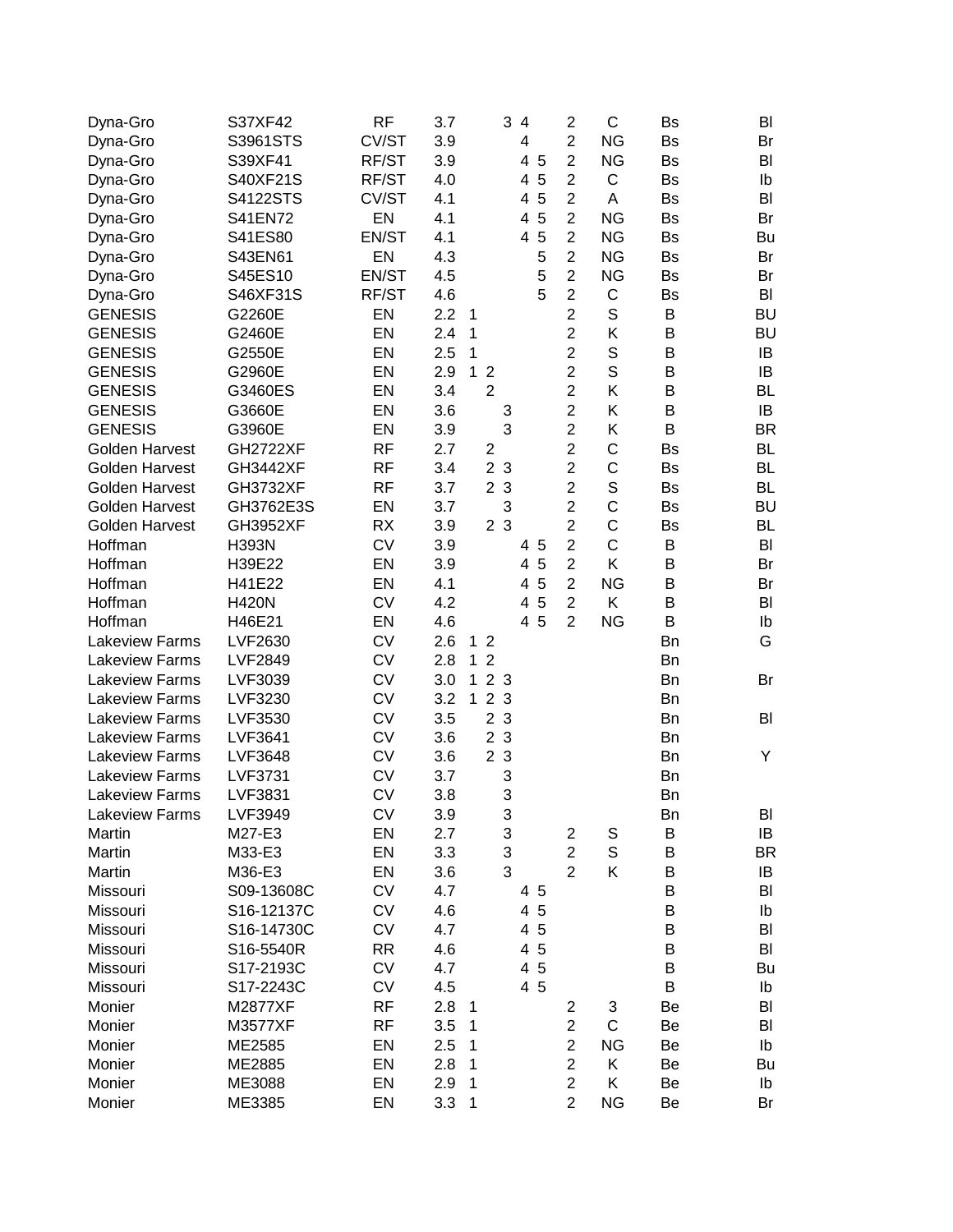| Monier            | ME3585         | EN        | 3.5<br>1                                            |        | $\overline{c}$          | <b>NG</b>   | Be        | Ib        |
|-------------------|----------------|-----------|-----------------------------------------------------|--------|-------------------------|-------------|-----------|-----------|
| NuTech            | 24N04E         | EN        | 2.4<br>1                                            |        | $\overline{c}$          | Κ           | B         | <b>BU</b> |
| NuTech            | 26N04E         | EN        | 2.6<br>1                                            |        | $\overline{c}$          | Κ           | B         | <b>BU</b> |
| NuTech            | 28N02E         | EN        | 2.8<br>1                                            |        | $\overline{2}$          | Κ           | b         | IB        |
| NuTech            | 29N02E         | EN        | 2.9<br>123                                          |        |                         |             | B         |           |
| NuTech            | 30N03E         | EN        | 3.0<br>2 3<br>$\mathbf 1$                           |        | 3                       | Κ           | B         | ib        |
| NuTech            | 31N06E         | EN        | 3.1<br>2 3<br>$\mathbf 1$                           |        | $\overline{2}$          | <b>NR</b>   | B         | BI        |
| NuTech            | 34N06E         | EN        | 2 3<br>3.4<br>$\mathbf 1$                           |        | $\overline{c}$          | K.          | B         | <b>BU</b> |
| NuTech            | 35N05E         | EN        | 1 2 3 4<br>3.5                                      |        | $\overline{2}$          | Κ           | B         | ib        |
| NuTech            | 37N01E         | EN        | 2 3 4<br>3.7                                        |        | $\overline{2}$          | <b>NG</b>   | B         | <b>BR</b> |
| NuTech            | 39N04E         | EN        | 2 3 4 5<br>3.9                                      |        | $\overline{2}$          | <b>NG</b>   | B         | Bu        |
| NuTech            | 39N05E         | EN        | 2 3 4 5<br>3.9                                      |        | $\mathbf 2$             | K           | B         | Br        |
| NuTech            | 41N03E         | EN        | 3<br>4.1                                            | 4 5    | $\mathbf 2$             | <b>NG</b>   | B         | Bu        |
| NuTech            | 43N04E         | EN        | 4.3                                                 | 5<br>4 | $\overline{2}$          | <b>NG</b>   | B         | Br        |
| NuTech            | 46N02E         | EN        | 4.6                                                 | 4 5    | $\overline{c}$          | Κ           | B         | Br        |
| P3 Genetics       | 1928E          | EN        | 2.8<br>1                                            |        | $\overline{c}$          | Κ           | Bs        | Bu        |
| P3 Genetics       | 2039E          | EN        | 3.9<br>3                                            |        | $\overline{2}$          | <b>NG</b>   | Bs        | Bu        |
| P3 Genetics       | 2136E          | EN        | 3.6<br>$\mathbf{2}$                                 |        | $\overline{c}$          | Κ           | <b>Bs</b> | IB        |
| P3 Genetics       | 2229E          | EN        | 2.9<br>1                                            |        | $\overline{c}$          | Κ           | Bs        | IB        |
| P3 Genetics       | 2231E          | EN        | 3.1<br>$\mathbf{2}$                                 |        | $\overline{c}$          |             | Bs        | IB        |
| P3 Genetics       | 2234E          | EN        | $\overline{2}$<br>3.4                               |        | $\overline{c}$          | Κ           | Bs        | BI        |
| Pioneer           | <b>P22T86E</b> | EN        | 2.2<br>1                                            |        | $\overline{c}$          |             | B         | <b>BU</b> |
| Pioneer           | P24T35E        | EN        | 2.4<br>1                                            |        | 1                       | Κ           | B         | <b>BU</b> |
| Pioneer           | P26T23E        | EN        | 2.6<br>1                                            |        | $\overline{c}$          | Κ           | B         | <b>BU</b> |
| Pioneer           | P26T57E        | EN        | 2.6<br>$\overline{2}$<br>1                          |        | $\overline{2}$          | Κ           | B         | <b>BL</b> |
| Pioneer           | P28T14E        | EN        | 2.8<br>2 <sub>3</sub>                               |        |                         |             | B         |           |
| Pioneer           | P30T99E        | EN        | 3.0<br>1                                            |        | $\overline{2}$          | Κ           | B         | IB        |
| Pioneer           | P31A29L        | LL        | 3<br>3.1                                            |        |                         |             | B         |           |
| Pioneer           | P31T64E        | EN        | $\sqrt{3}$<br>$\overline{2}$<br>3.1<br>$\mathbf{1}$ |        | $\overline{2}$          | $\mathsf C$ | $\sf B$   | IB        |
| Pioneer           | P32A87L        | LL        | 3<br>3.2                                            |        |                         |             | B         |           |
| Pioneer           | P32T26E        | EN        | 2 3<br>3.2                                          |        |                         |             | B         |           |
| Pioneer           | P34T21SE       | EN        | 2 3 4 5<br>3.4                                      |        |                         |             | $\sf B$   |           |
| Pioneer           | P35A89L        | LL        | 3<br>3.5                                            |        |                         |             | $\sf B$   |           |
| Pioneer           | P35T15E        | EN        | 2 3 4 5<br>3.5                                      |        |                         |             | $\sf B$   |           |
| Pioneer           | P38A49L        | LL        | 3<br>3.8                                            | 4 5    |                         |             | $\sf B$   |           |
| Pioneer           | P38T76E        | EN        | 3.8<br>3                                            | 4 5    |                         |             | B         |           |
| Pioneer           | P40T19E        | EN        | 4.0                                                 | 45     |                         |             | B         |           |
| Pioneer           | P42T31E        | EN        | 4.2                                                 | 4<br>5 |                         |             | B         |           |
| Pioneer           | P44A37L        | LL        | 4.4                                                 | 4 5    |                         |             | B         |           |
| Public            | Dwight         | <b>CV</b> | 2 3                                                 |        |                         |             | B         |           |
| Public            | Jack           | <b>CV</b> | 2 3                                                 |        |                         |             | F         |           |
| Public            | Williams 82    | <b>CV</b> | 3                                                   |        |                         |             | B         |           |
| Renk              | R392NFX        | <b>RF</b> | 3<br>3.9                                            |        | $\overline{\mathbf{c}}$ | S           | B         | BL        |
| <b>RENK</b>       | RS212NXF       | <b>RF</b> | 2.1<br>1                                            |        | $\overline{c}$          | 3           | B         | IB        |
| <b>RENK</b>       | RS242NFX       | <b>RF</b> | 2.4<br>1                                            |        | $\overline{c}$          | C           | B         |           |
| <b>RENK</b>       | <b>RS248NX</b> | <b>RX</b> | 2.4<br>1                                            |        | $\overline{c}$          | $\mathsf S$ | B         | <b>BL</b> |
| <b>RENK</b>       | RS282NXF       | <b>RF</b> | 2.8<br>$\mathbf{1}$<br>$\overline{2}$               |        | $\overline{c}$          | $\mathsf C$ | B         | G         |
| <b>RENK</b>       | RS322NXF       | <b>RF</b> | $\overline{2}$<br>3.2                               |        | $\overline{c}$          | $\mathsf C$ | B         | <b>BU</b> |
| <b>Stone Seed</b> | 2XF2241        | <b>RF</b> | 2.2<br>1                                            |        | $\overline{c}$          | $\mathsf C$ | Be        | G         |
| <b>Stone Seed</b> | 2XF2541        | <b>RF</b> | 2.5<br>1                                            |        | $\overline{c}$          | $\mathsf C$ | Be        | G         |
| <b>Stone Seed</b> | 2XF2850        | <b>RF</b> | 2.6<br>1                                            |        | $\overline{c}$          | $\mathsf C$ | Be        | G         |
| <b>Stone Seed</b> | 2XF3052        | <b>RF</b> | 3.0<br>$\overline{\mathbf{c}}$                      |        | $\overline{2}$          | $\mathsf C$ | Be        | Ib        |